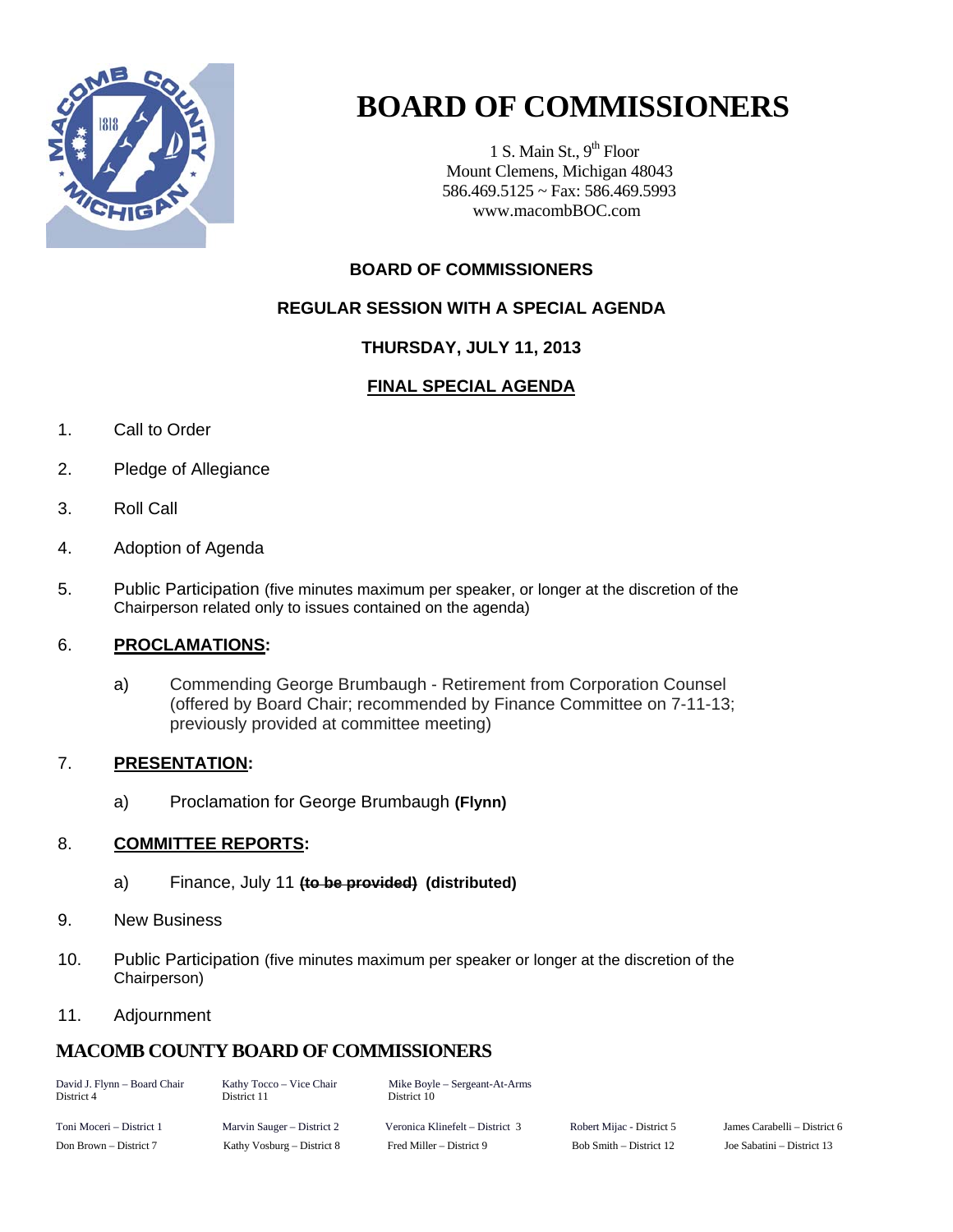

# **BOARD OF COMMISSIONERS**

1 S. Main St.,  $9<sup>th</sup>$  Floor Mount Clemens, Michigan 48043 586.469.5125 ~ Fax: 586.469.5993 www.macombBOC.com

**July 11, 2013** 

#### **TO: BOARD OF COMMISSIONERS**

**FROM: FRED MILLER, CHAIR FINANCE COMMITTEE** 

#### **RE: RECOMMENDATIONS FROM FINANCE COMMITTEE MEETING OF JULY 11, 2013**

At a meeting of the Finance Committee, held Thursday, July 11, 2013, the following recommendation was made and is being forwarded to the July 11, 2013 special Full Board meeting for approval:

#### **1. COMMITTEE RECOMMENDATION – MOTION (SEE ATTACHED)**

A motion was made by Moceri, supported by Flynn, to recommend that the Board of Commissioners approve an amendment to the existing WIC Program services contract between the Arab Community Center for Economic and Social Services (ACCESS) that increases the budget by \$16,200 to account for a caseload increase of 300 participants; from 1,300 clients per month to 1,600 clients per month; Further, a copy of this Board of Commissioners' action is directed to be delivered forthwith to the Office of the County Executive. **THE MOTION CARRIED.** 

#### **A MOTION TO ADOPT THE COMMITTEE REPORT WAS MADE BY CHAIR MILLER, SUPPORTED BY VICE-CHAIR MOCERI.**

#### **MACOMB COUNTY BOARD OF COMMISSIONERS**

District 4 District 11 District 10

David J. Flynn – Board Chair Kathy Tocco – Vice Chair Mike Boyle – Sergeant-At-Arms

Toni Moceri – District 1 Marvin Sauger – District 2 Veronica Klinefelt – District 3 Robert Mijac - District 5 James Carabelli – District 6 Don Brown – District 7 Kathy Vosburg – District 8 Fred Miller – District 9 Bob Smith – District 12 Joe Sabatini – District 13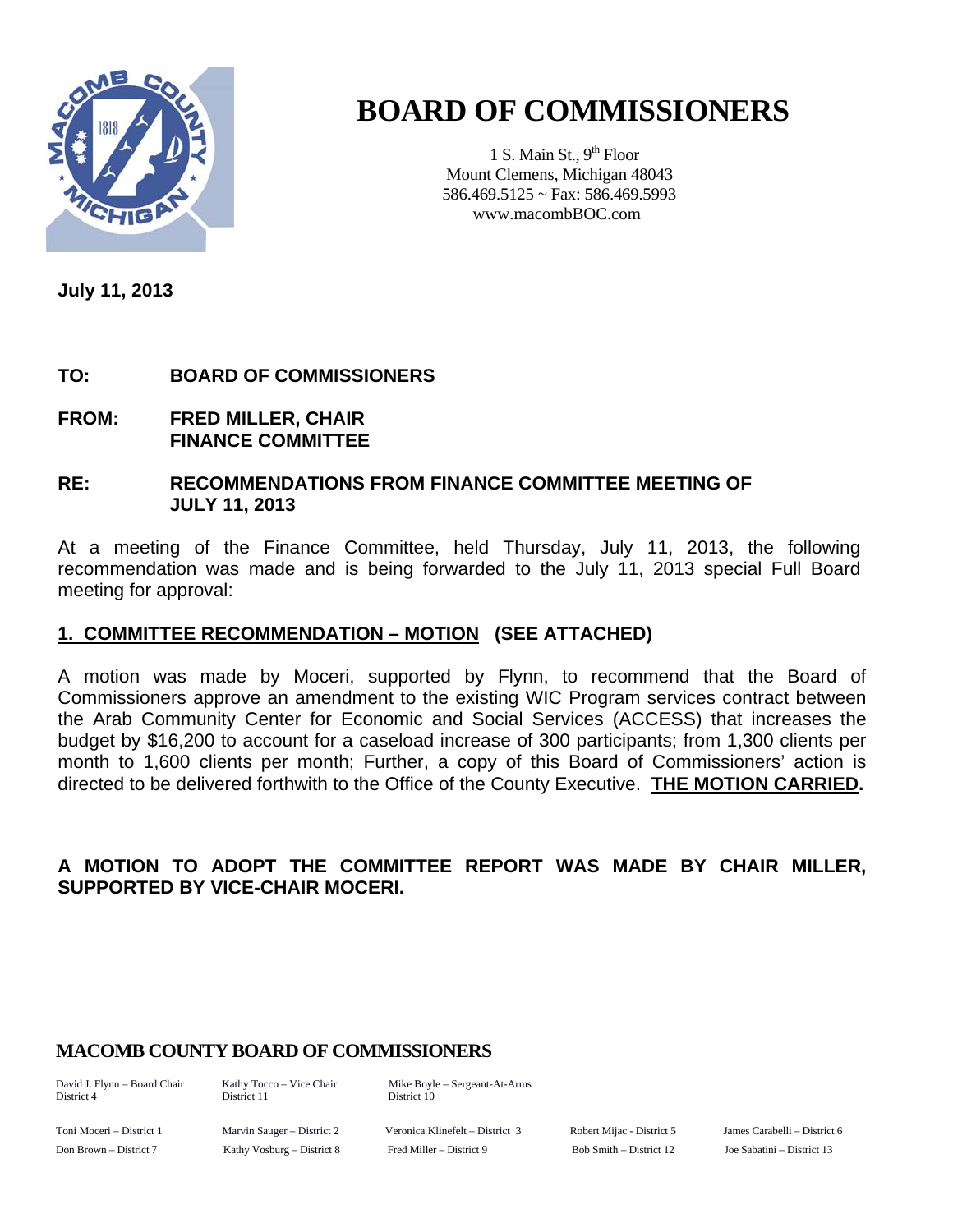

# **MACOMB COUNTY, MICHIGAN**<br>Full Board Meeting Date:

**Resolution Number:** 

### **RESOLUTION**

#### **Resolution to:**

Approve an amendment to the existing WIC Program services contract between the Arab Community Center for Economic and Social Services (ACCESS) that increases the budget by \$16,200.00 to account for a case load increase of 300 participants; from 1 ,300 clients per month to 1 ,600 clients per month.

#### **Introduced By:**

Toni Moceri, Chair, Health & Human Services Committee

#### **Additional Background Information (If Needed):**

The original WIC Program services contract that was approved by the Board of Commissioners on March 15,2013 was for \$105,300.00 and the contract authorized ACCESS to service 1,300 WIC Program clients per month. Due to increased WIC Program services needs at the ACCESS Sterling Heights facility the Macomb County Health Department is requesting an amendment to the contract that will allow 300 additional participants to receive WIC Program services per month beginning July 01, 2013. The original contract amount is \$105,300.00 and it is being increased by \$16,200.00 for a total contract amount of \$121 ,500.00. This caseload increase will enable ACCESS to service an additional 300 participants with WIC Program benefits per month beginning July 01, 2013.

There is no impact on the County's General Fund; funding for this contract amendment is provided through the Michigan Department of Community Health.

\*THIS WAS WAIVED TO FINANCE BY HHS COMMITTEE CHAIR

| <b>Meeting Date</b> |
|---------------------|
| $7 - 11 - 13$       |
| $7 - 11 - 13$       |
|                     |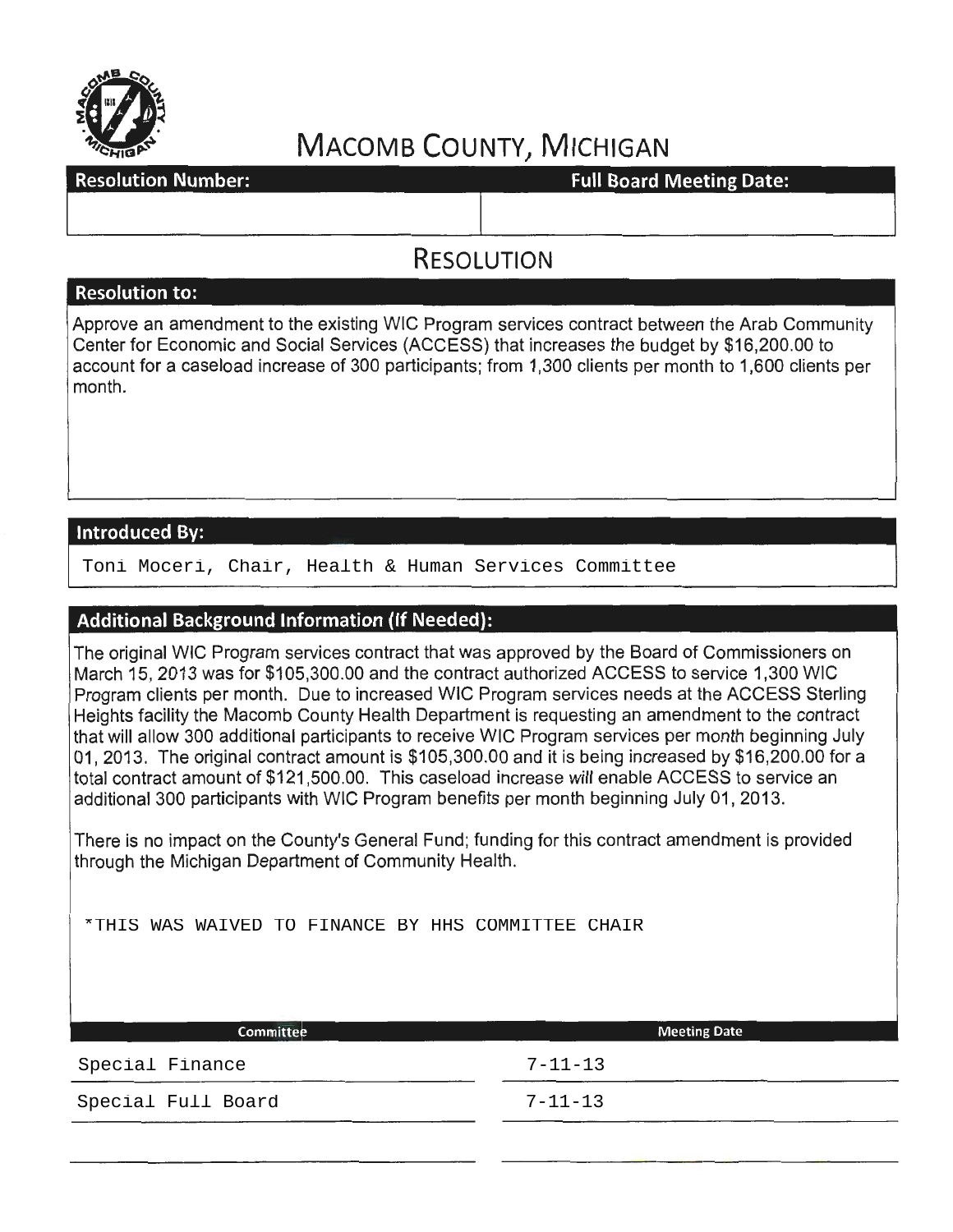(DISTRIBUTED UNDER PUBLIC PARTICIPATION 7-11-13)

#### **SEARCH WARRANT**

**Sate of Michigan**  $\rightarrow$ 

**County of Macomb)** 

 $)$  SS

Detective Justin Locke, Affiant has sworn to the attached affidavit regarding the following:

1. The person, place or thing to be searched is described as and located at:

The residence is located at 21236 Sharkey, Clinton Township, County of Macomb, Michigan. The front of the residence is on the south side of Sharkey with the front door facing north. The address is specifically 21236 Sharkey.

The numbers 21236 are affixed in black numbers to the left of the white front door. The residence is a one story dwelling, constructed of red brick and white paneling. The listed residence has a gray shingled roof.

Also to be search any and all persons, storage buildings and garages associated within the curtilage of 21236 Sharkey, Clinton Township, and all persons, and/or vehicles located at the residence during the execution of the search warrant.

#### The PROPERTY to be searched for and seized, if found, is specifically described as:

Substances suspected of being in violation of the Michigan Public Health Code, Specifically, but not limited to heroin, cocaine, or any illegal drugs, Records, books, receipts, notes, ledgers, personal diaries, telephone and address books, supplier and consumer lists, and other papers pertaining to the transportation, manufacturing, ordering, purchase and distribution of controlled substances, in particular, heroin, cocaine, including but not limited to documents, videotapes and computer disks; Proofs of residency and/or articles of dominion and control, such as but not limited to utility bills, correspondences, rent receipts and keys to premise; any illegal drug proceeds; receipts for items evidencing the expenditure of the proceeds of drug distribution including clothing, furniture, jewelry, and electronic equipment; Weapons, including firearms, and ammunition used or maintained to protect or facilitate illegal narcotics trafficking; Telephones, portable or mobile, and paging devices; Photographs, in particular, of co-conspirators, of assets, and/or controlled substances, in particular, heroin. Heroin, and any raw material, product equipment, or drug paraphernalia for the compounding, cutting, exporting, importing, manufacturing, packaging, processing, storage, use, or weighing of any controlled substances.

IN THE NAME OF THE PEOPLE OF THE STATE OF MICHIGAN: I have found that probable cause exists and you are commanded to make the search and seize the described property.

Issued:

Alusto Magistrate

 $\frac{(\rho \cdot \phi) \cancel{f} \cdot \cancel{f}}{\text{Date and time}}$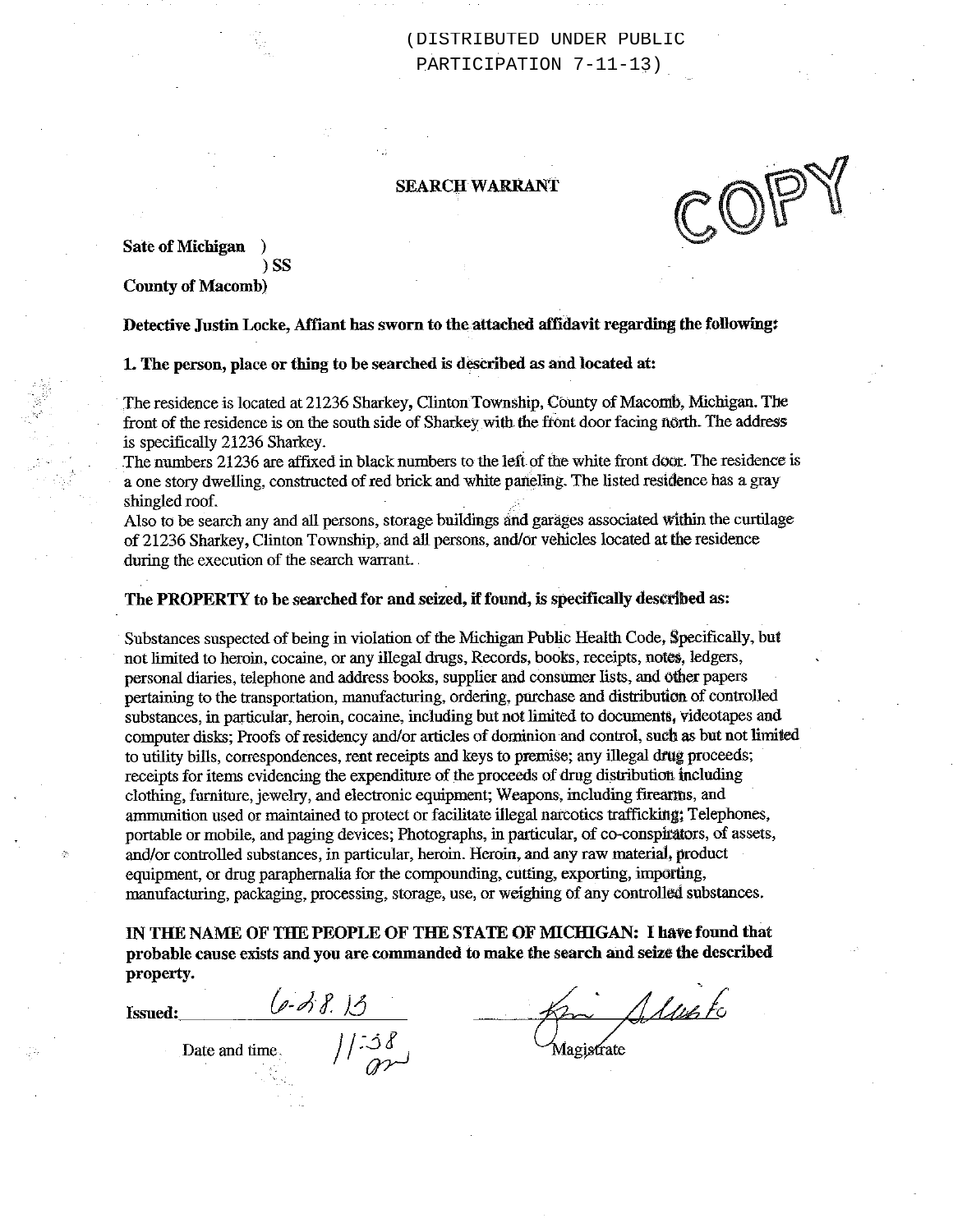## **Return and Tabulation**

The search was made on  $\alpha$  22/3 13  $\char`_\hspace{0.15mm}$  and the following property was seized:  $\char`_\hspace{0.15mm}$ ومعا

| ITEM#            | PROPERTY DESCRIPTION    |
|------------------|-------------------------|
|                  | one prese Heroin        |
| $\boldsymbol{Z}$ | Myz a.s. Creaning       |
| 3                | One Bre Margament       |
|                  | One war I-phone         |
|                  | Metho pas BCK           |
|                  | Boost mobile Buck       |
|                  | But le cell phone       |
| ${\mathcal{B}}$  | Bux I-phone             |
| $\bm{Q}$         | Ber Storsung cell       |
| わ                | 381 U.S. Circuncy       |
| $\eta$           | BOR METRO pes           |
| <b>72_</b>       | Bere unaller (Zimmenwan |
| /3               | 9515 U.S currency       |
| 14               | THREE packes of Heroin) |
| 15               | TWO pressor Heroin      |
| 16               | Presidency (pecin)      |
|                  |                         |
| Officer          | Witnẽss                 |

Copy of warrant and tabulation served on:  $MMRM\lambda$ 

Tabulation filed on:  $\frac{\alpha}{\beta}$ 

Page 1 of 2 .... over & JB

 $1\overline{z}$